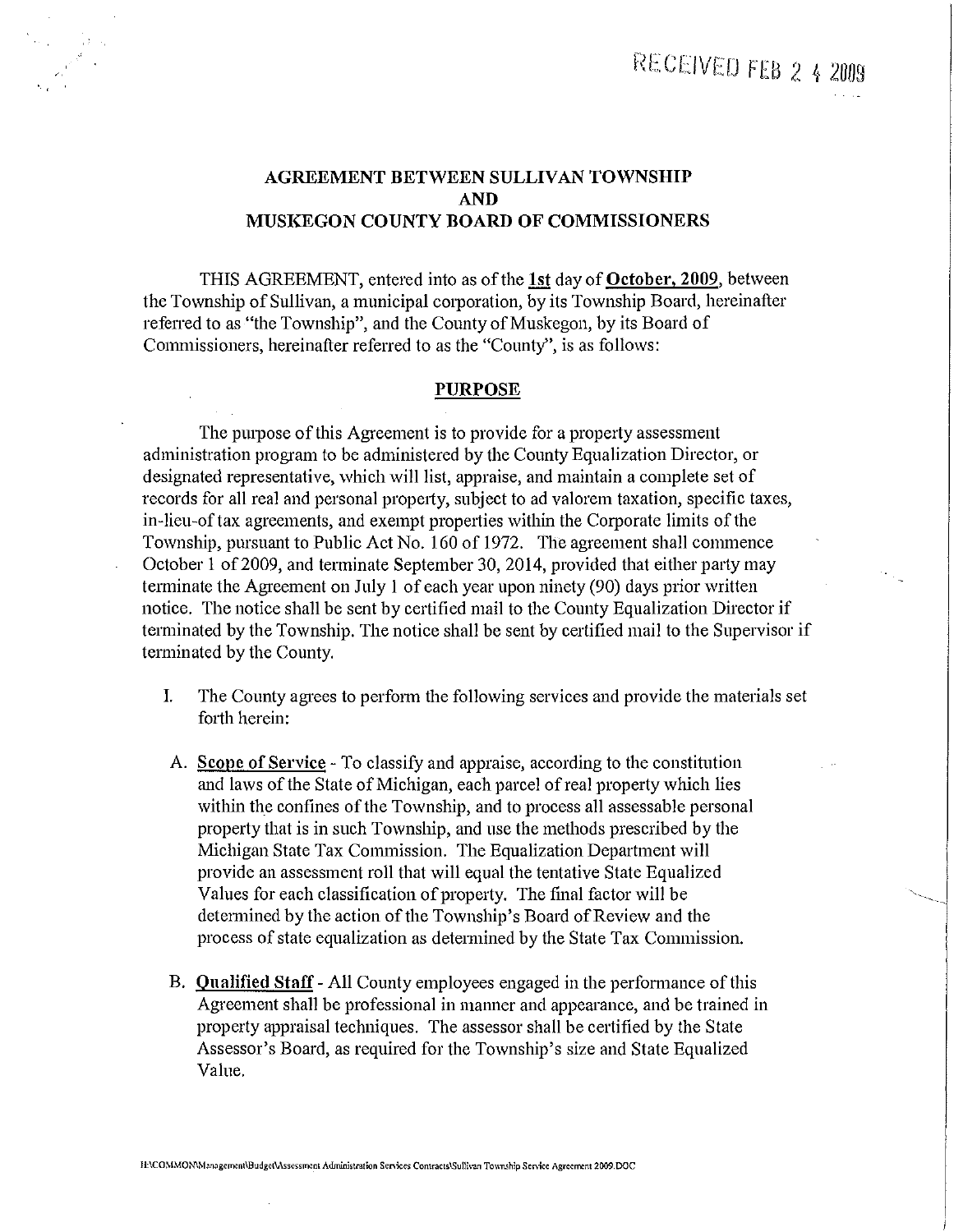#### *SULLIVAN TOWNSHIP*

- C. Equipment and Supplies The County will provide all equipment and supplies needed for the routine performance of its duties without additional expenses, except as otherwise set forth herein.
- D. Maps and Records The Municipality shall provide current land use maps, zoning maps, street/centerline maps, plats, topographical maps, sewer and water maps, and shall make available any records or data which may be of use in making the appraisal, without cost to the County. The County has implemented a GIS system in which mapping data is maintained. The GIS system is addressed in sub-point "M" of this agreement.
- E. Appraisal Manuals/Schedules The current Michigan State Tax Commission Assessor's Manuals shall be the cost schedules used in the appraisal of all properties. All cost schedules shall be indexed to reflect current costs as of Tax Day.
- F. Record Cards- The County will maintain the master file at a specified location. The master file shall become the property of the Township when delivered.
- G. Public Relations Both parties recognize that good public relations are vital to the success of the assessment administration program. During the terms of this Agreement, County employees shall endeavor to promote understanding and amicable relations with all members of the public. County Staff will be assigned by the Equalization Director to report at the designated Municipal Building to conduct their duties, interact with Municipal Staff, attend meetings, and promote community relations. The Township will provide adequate office area and operational infrastmcture, such as telecommunication, data communication, utilities, networking capabilities, and electronic storage capacity, to adequately support required staff activities and necessary ancillary functions. The accommodations shall be safe, modem, and reflect a professional function. All electronic data interfaces shall be compatible with County information protocols and standards.

When systems or resources are scheduled to be shutdown, notice shall be relayed in advance to the County to allow for substitute assignments for any staff. When possible, system maintenance should not be scheduled during regular business hours. When possible, any maintenance that is performed on the computer equipment owned by the County by representatives of the Township should be coordinated with a representative of the Information Systems Department of the County to avert conflicts in configuration and application issues.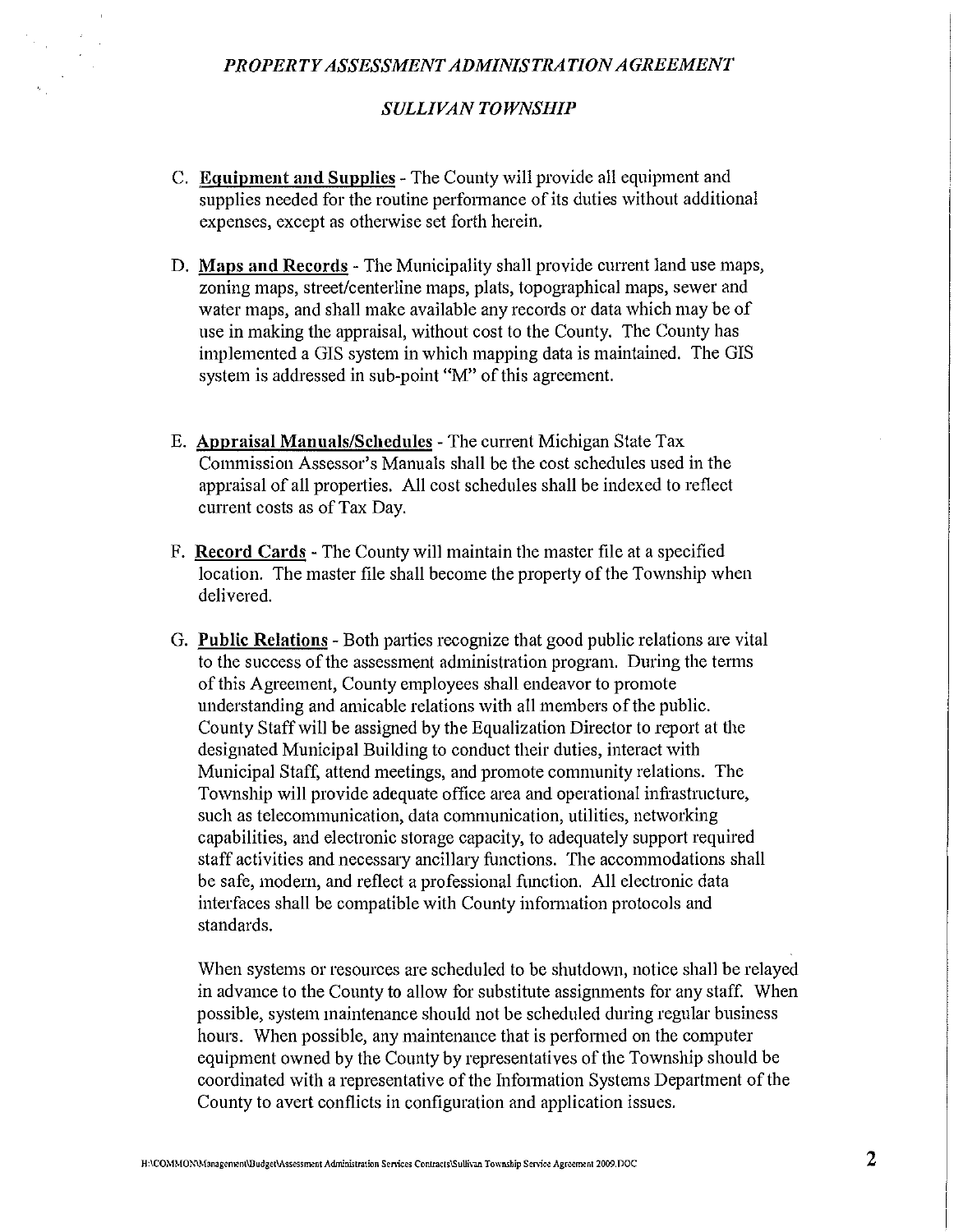#### *SULLIVAN TOWNSHIP*

- **H. Property Owner Notification and Official Statements** -It shall be the responsibility of the County to notify the property owners of increased assessed and taxable values, as provided by law, as well as distribute personal property statements and other official forms.
- I. **Assessment Roll** -The County shall prepare the assessment roll and certify the same for the Township in a timely manner.
- **J. Board of Review-** County Staff will advise and assist the Township's Board of Review in preparing for, conducting, and implementing any changes resulting from the required meeting of the Board.
- K. **Appeals**  The County Equalization Director, or designated representative, shall represent the Township in all property assessment appeals and in proceedings before the Tax Tribunal concerning properties under this Agreement. The Township shall designate and provide the legal services for such appeals or proceedings; however, costs or expenses which may be incurred by the County in employing additional counsel, expert appraisers, or performing extraordinary specific appraisal work in connection with such appeals, proceedings, or other functions shall be paid by the Township provided that the Equalization Director seeks and obtains approval from the Township prior to incurring such costs or expenses. Additionally, should either patty terminate this agreement, the County, or designated representative, shall represent the Township in all property assessment appeals and in proceedings filed during the existence of this agreement. The fee shall be \$55.00 per hour for preparation, appearance, and travel after tennination of the agreement.
- L. **Computerized Appraisals and Information Technology-** The County will provide staff, equipment, and software to maintain electronic property records using a computer assisted mass appraisal system. Assessment administration, including digital photography and sketching, as well as general business application software shall be prescribed by the County. All property information shall adhere to the requirements of the County Wide Area Network and its specifications. The records will be utilized for annual valuation updates. The County may request the assistance of designated staff of the Township to determine proper neighborhoods for market value determinations. The County will ensure that the assessment records reflect the property's true cash value, assessed valuation, and taxable valuation to be utilized for any property tax calculations in confonnance with applicable General Property Tax Law requirements. The computer assisted mass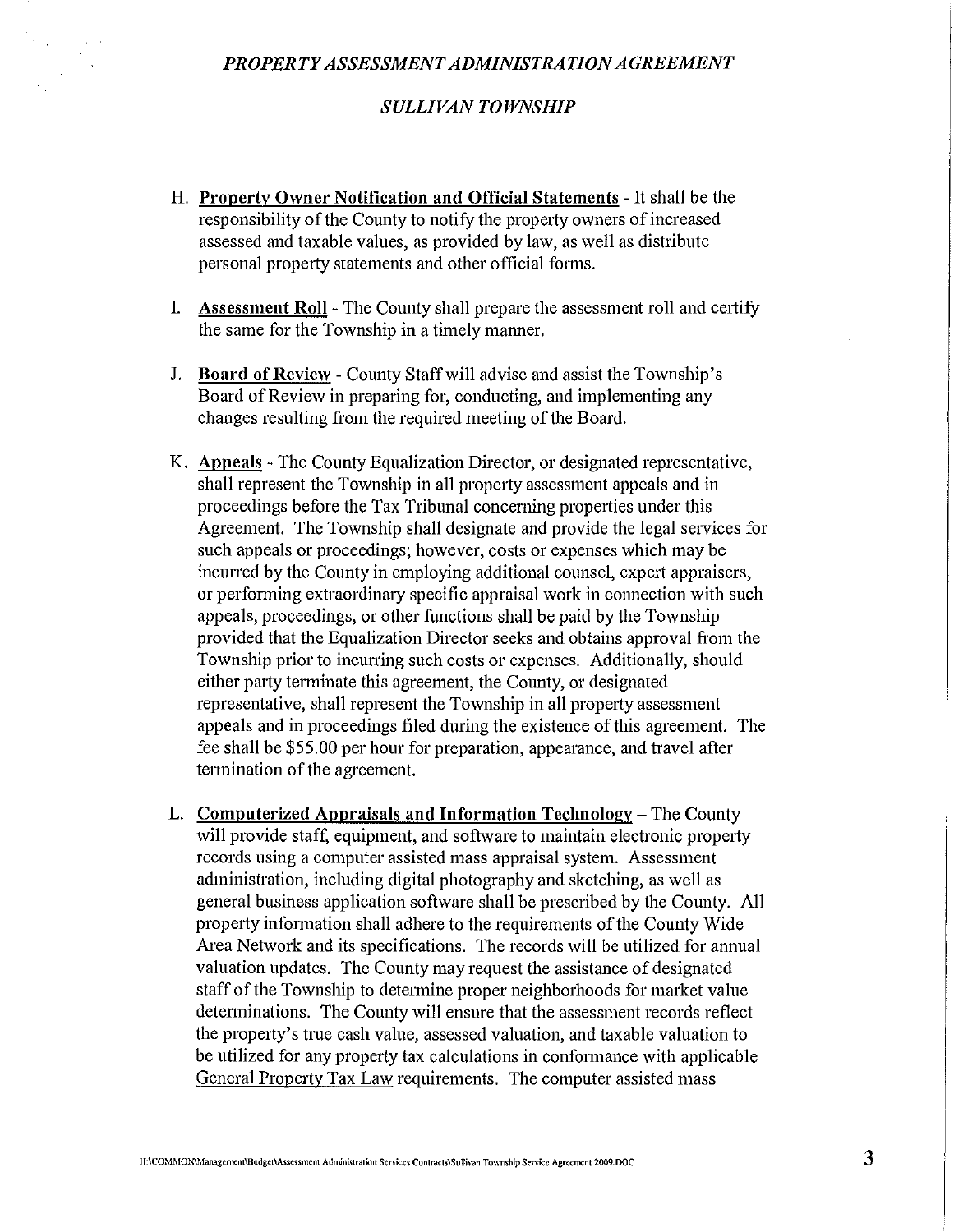### *PROPERTY ASSESSMENT ADMINISTRATION AGREEMENT*

## *SULLIVAN TOWNSHIP*

appraisal system and its attributes shall become the property of the Township upon termination of this agreement.

Additionally, the County and The Township shall participate in an electronic building permit system that will transfer such data to the computer aided assessment administration system without modification or hesitation. The system and its attributes shall be determined by the County.

- M. Geographical Information Systems- The County and Municipality shall implement a geographical information system. An independent formal mutual agreement shall govern this function.
- N. Special Assessments- Special assessment benefit analyses, roll preparation, processing, and related reports will be provided by the County when formally requested. The fee shall be \$55.00 per hour.
- II. The County will perform all the above services, subject to costs and expenses set forth, for the Township under the terms and conditions below:
	- A. Terms For each year of this agreement the annual fee shall be calculated in the following manner: The initial period shall be from October 1, 2009, to September 30, 2010, and the fee shall be  $\frac{1}{2}$ . The base Annual Fee of  $\frac{1}{2}$ . shall be multiplied by the Growth Index effective October 1, 2010, and mmually on this date for every year thereafter. The Growth Index is determined by dividing the current year's aggregate taxable value of the Township by the previous year's aggregate taxable value of The Township as published in the Equalization Report but in no event shall it be less than zero. It shall be compounded annually.
	- B. Payments -The Township shall remit the annual fee in equal quarterly payments commencing December 31 of each year of this agreement.

#### III. Miscellaneous

A. Section Headings The headings of the several sections, and any Table of Contents appended hereto, shall be solely for convenience of reference and shall not affect the meaning, construction or effect hereof.

B. Severability If any one or more of the provisions contained herein shall for any reason be held to be invalid, illegal or unenforceable in any respect, then such provision or provisions shall be deemed severable from the remaining provisions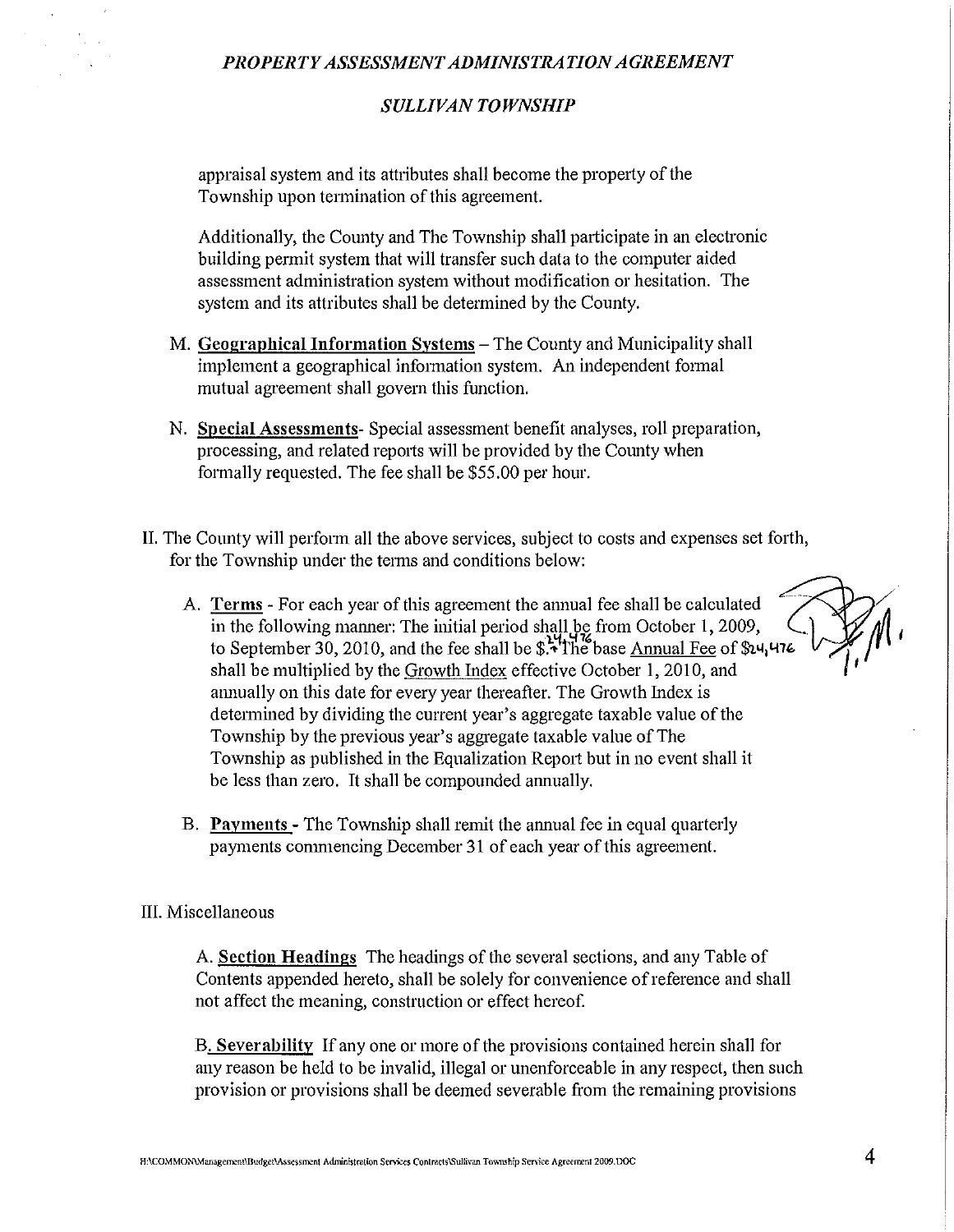#### *PROPERTY ASSESSMENT ADMINISTRATION AGREEMENT*

### *SULLIVAN TOWNSHIP*

hereof, and such invalidity, illegality or unenforceability shall not affect any other provision hereof, and this Agreement shall be constmed as if such invalid, illegal or unenforceable provision had never been contained herein.

C. **Entire Agreement And Amendment** In conjunction with matters considered herein, this Agreement contains the entire understanding and agreement of the parties and there have been no promises, representations, agreements, warranties or undetiakings by any of the parties, either oral or written, of any character or nature hereafter binding except as set forth herein. This Agreement may be altered, amended or modified only by an instrument in writing, executed by the parties to this Agreement and by no other means. Each party waives their future right to claim, contest or assert that this Agreement was modified, canceled, superseded or changed by any oral agreements, course of conduct, waiver or estoppel.

**D. Successors And Asigns All representations, covenants and warranties set** forth in the Agreement by or on behalf of, or for the benefit of any or all of the parties hereto, shall be binding upon and inure to the benefit of such party, its successors and assigns.

E. **Terms And Conditions** The terms and conditions used in this Agreement shall be given their common and ordinary definition and will not be construed against either party.

F. **Execution Of Counterparts** This Agreement may be executed in any number of counterparts and each such counterparts shall for all purposes be deemed to be an original; and all such counterparts, or as many of them as the parties shall preserve undestroyed, shall together constitute one and the same instrument.